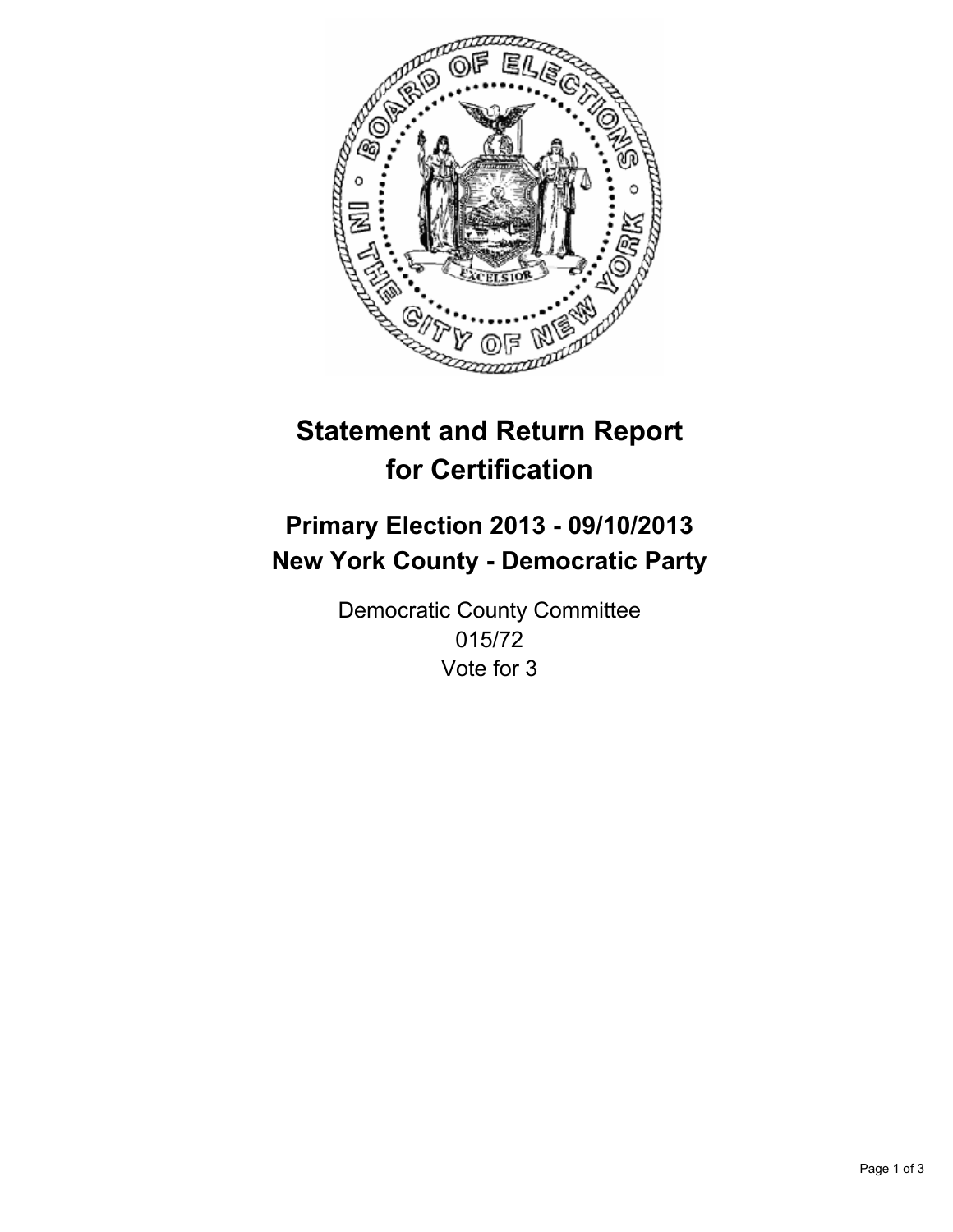

### **Assembly District 72**

| <b>Total Votes</b>   | 0        |
|----------------------|----------|
| BETHANIA A. CABRERA  | 0        |
| <b>ONEIDA LOPEZ</b>  | $\Omega$ |
| ELBIDA M. ORTIZ      | 0        |
| ANGELA Y. MOREL      | 0        |
| AURA B. MEDINA       | 0        |
| <b>AFFIDAVIT</b>     | 4        |
| SPECIAL PRESIDENTIAL | 0        |
| <b>FEDERAL</b>       | 0        |
| ABSENTEE/MILITARY    | 4        |
| <b>EMERGENCY</b>     | 0        |